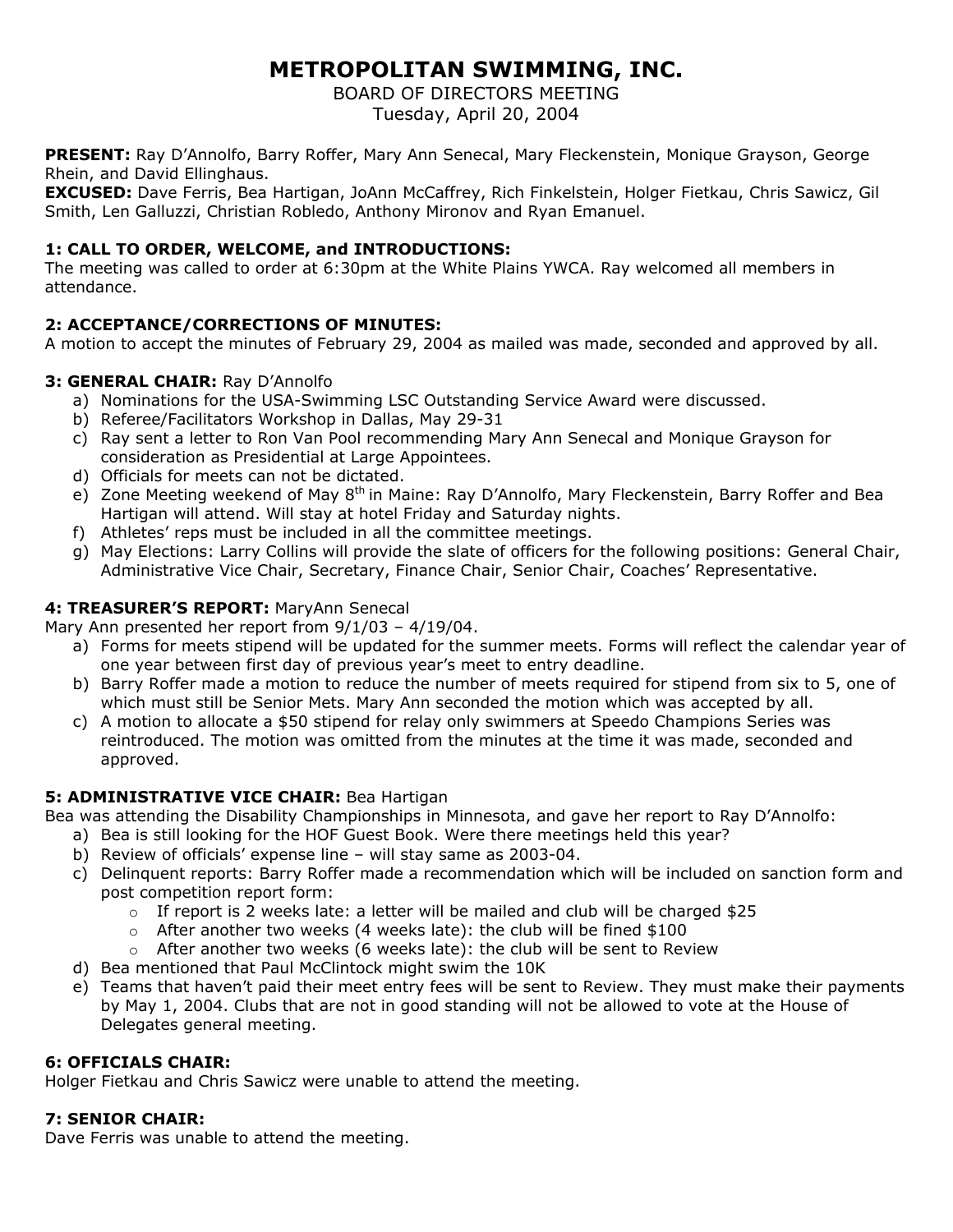# **8: AGE GROUP CHAIR:** Mary Fleckenstein

Mary gave the 2004 Short Course Zone report:

- The meet was very successful for Metropolitan Swimming. We ended up in  $4<sup>th</sup>$  place overall the girls were  $3<sup>rd</sup>$ , the boys 4<sup>th</sup>. There were many fast swims. Tristan Hastings broke the 13-14 boys Zone meet record in the 100 back, and Kellyanne Tomasula broke the 200 back record in her prelim swim.
- Hotel was as to be expected and food was not too bad. Service was good. We did have trouble with late check out – however – they did give us a bigger room to hold down the fort.
- Kids were very well behaved no problem to report. They took the meet seriously, slept for the most part. Rooms were left orderly with no damage. Cheering was difficult – as we were not seated by the finals pool at all – with no room to move in. They did manage to get in a few good ones though.
- Thanks to coaches: Erica Derlath, Carle Fierro, Eric Herenstein, Bob Vializ, Edgar Perez, Eddie Lary, John MacIlhargy, and Dragos Coca for all the hard work they did. They worked together as a group and were there for the Metro team. It made Mary's job very easy.
- Also special thanks go to our athlete rep elect Anthony Mironov who came through with flying colors. Also helping was Helen Nasser from Hauppauge. She is a member of the age group committee and was asked to volunteer her time as an athlete rep - great job to both of these athletes!!
- Special thanks go to our officials: Jill Yate, Paul Simco, Iman Andrew, Judith Wong, and Chris Smith. Virginia was impressed by our numbers and talent. These officials worked most of the 9 sessions – putting in very long days. Chris operated the computer system in one pool – without him they had no operator. All these officials also pulled double duty as chaperones!! Thanks for all your efforts.
- The equipment was well received. The swimmers looked great on deck. The 3 colors were a hit and saved the problem on what to wear after the first day. Some of the warm-ups were not received, but those athletes were given sweatshirts to hold them over until the warm-ups arrive. Those missing equipment will have the items mailed directly to their homes – estimated order arrival date was April  $8<sup>th</sup>$ . Mary hasn't heard if they were received.
- Two swimmers with disabilities from other LSC swam at Zones. One of them broke a record. We strongly encourage athletes with disabilities to participate!
- Mary attended a Zone meeting about the future format of Zones. All reps from LSC felt the present format was acceptable. It meets the needs of our swimmers. As the Metro Rep, Mary voiced that Metro wants to keep the present format – keep 10-unders and 15-18 in the meet. Final vote will be at the Eastern Zone meeting in May.
- Age Group had a very successful season and looks forward to upcoming long course season.

# **9: COACHES REPRESENTATIVE:**

Gil Smith was unable to attend the meeting. Coaches will vote for new Representative at May meeting.

## **10: ATHLETES' REPRESENTATIVES:**

Christian Robledo, Ryan Emanuel and Anthony Mironov were unable to attend the meeting.

## 11: **ZONE TEAM COORDINATOR:** Barry Roffer

See Mary's Zone report above.

David Ellinghaus made some comments about the Zone Team Qualifying Meet:

- The quality of swimming at the ZQ meet was excellent. Swimmers that want to make the Zone Team have a chance to compete against each other.
- The Zone Qualifier meet is strictly for swimmers that want to attend the Eastern Zone Meet. He suggests introducing a fine system for swimmers that qualify and then say that they will not attend the meet.
- The swimmers' age for the Zone Qualifying Meet will be the first day of Eastern Zone meet.

## 12: REGISTRATION COORDINATOR: Barry Roffer

Calm at the moment. There are only three swimmers left in the registrations' holding tank.

## 13: TECHNICAL PLANNING: David Ellinghaus

Discussion about the championships' meets schedule of 2004-05.

- Suggestion: should Silvers be held at three sites instead of 2?
- Suggestion: Age Group meet should be available for swimmers with Silver cuts and below (no JO's or ZQ swimmers). Age Group South must be held either in two sites or in an 8-lane pool.
- Following is the proposed Championship meets' schedule for 2005: